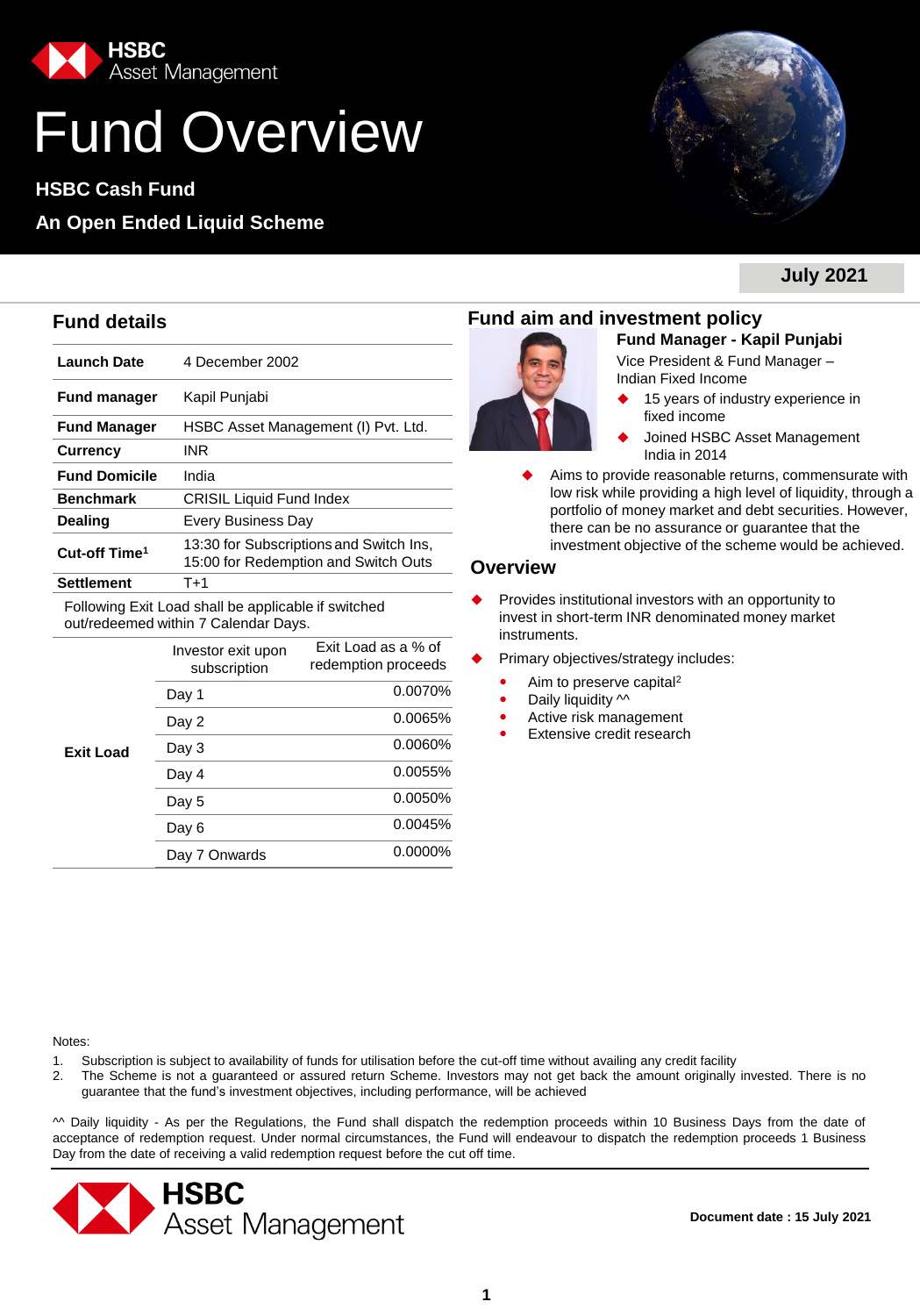## **Portfolio characteristics**

| Yield to Maturity <sup>2</sup>                  | 3.45%       |
|-------------------------------------------------|-------------|
| Current AUM (~INR m)                            | 33713.0     |
| Current WAM <sup>3</sup>                        | $0.15$ year |
| Maximum WAM <sup>3</sup>                        | 91 days     |
| <b>Maximum Maturity</b>                         | 91 days     |
| Minimum Overnight Liquidity                     | 20%         |
| Maximum Issuer concentration banks/corporates 1 | 10%/5%      |

| <b>Fund Information</b> | <b>Features</b> |
|-------------------------|-----------------|
| <b>Current NAV</b>      | INR 2.054.5429  |
| <b>Settlement Date</b>  | $T + 1^6$       |

| <b>Fund Name</b>                             | <b>Total Expense Ratio (TER)</b><br>(as of 30 June 2021) | <b>Minimum Application</b><br>Amount (Rs) | <b>Minimum Redemption/</b><br><b>Switch Account (Rs)</b> |  |  |  |
|----------------------------------------------|----------------------------------------------------------|-------------------------------------------|----------------------------------------------------------|--|--|--|
| HCF (Other than<br>Direct plan) <sup>5</sup> | $0.21\%$ <sup>4</sup>                                    | 5.000                                     | 1.000                                                    |  |  |  |
| <b>HCF Direct Plan</b>                       | $0.12\%$ <sup>4</sup>                                    | 5.000                                     | 1.000                                                    |  |  |  |

HSBC Mutual Fund/HSBC Asset Management (India) Private Limited would update the current expense ratios (TER) on its website at least three working days prior to the effective date of the change. Details of such changes can be referred on the following link under the Daily TER section:<https://www.assetmanagement.hsbc.co.in/en/mutual-funds>

Source: HSBC Global Asset Management, data as of 30 June 2021

#### Notes:

- 1. Subject to change without notice.
- 2. YTM based on investment amount<br>3. The Weighted Average Maturity (W
- 3. The Weighted Average Maturity (WAM) of the fund<br>4. TER is annualized and Includes GST on Investment 4. TER is annualized and Includes GST on Investment Management fees<br>5. Continuing plans
- 
- 5. Continuing plans<br>6. As per the local re As per the local regulations, the fund shall dispatch the redemption proceeds within 10 business days from the date of acceptance of redemption request. Under normal circumstances, the Fund will endeavour to dispatch the redemption proceeds within 1 business day from the date of receiving redemption request.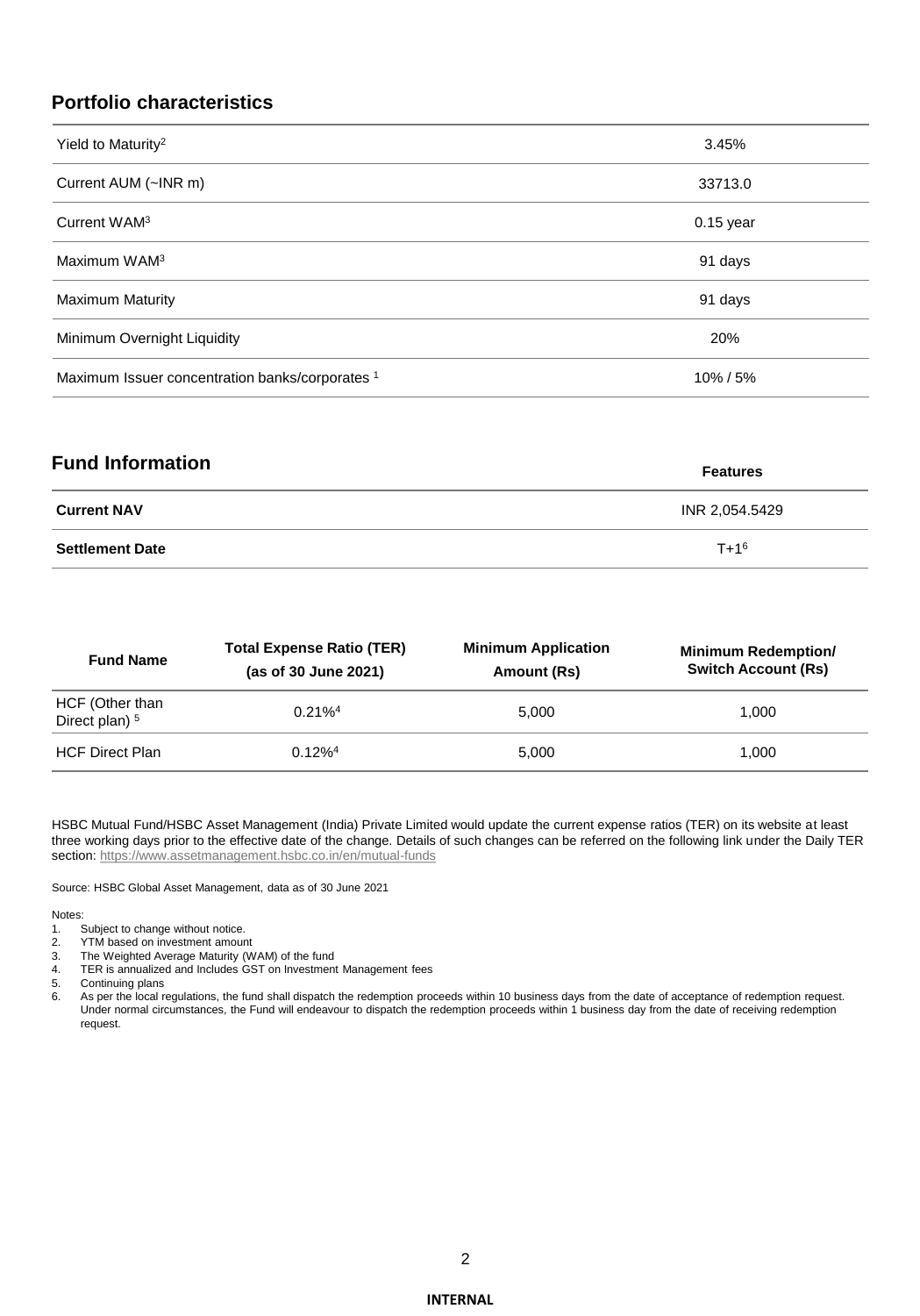## **Portfolio Compositions<sup>1</sup>**

## **Credit Quality Mix – local\* credit rating agencies' short-term ratings Instrument Mix**

#### 52.21% 39.16% 7.02% 0.87% 0.74% **Treasury Bill** Commercial Paper Corporate/ PSU Debt ■ Cash Equivalents Certificate of Deposit 52.21% 46.92% 0.87% **Sovereign AAA** and equivalents Reverse Repos/ TREPS

| Top 10 issuers/counterparties    | % NAV |
|----------------------------------|-------|
| 91 DAYS TBILL RED 02-09-2021     | 8.85% |
| 91 DAYS TBILL RED 09-09-2021     | 8.84% |
| 91 DAYS TBILL RED 16-09-2021     | 8.84% |
| 91 DAYS TBILL RED 22-07-2021     | 6.22% |
| 91 DAYS TBILL RED 23-09-2021     | 5.89% |
| 91 DAYS TBILL RED 30-09-2021     | 5.88% |
| Housing Development Finance Corp | 4.48% |
| <b>Reliance Industries</b>       | 4.44% |
| <b>ICICI Securities</b>          | 4.43% |
| <b>Kotak Securities</b>          | 4.42% |

## **Investment process and team**

Our investment process is active, fundamental and value driven. It combines qualitative top-down analysis of macroeconomic and market dynamics, with structured bottom-up research into individual bond issuers and fixed income securities. While investment decisions are taken locally to ensure focus and accountability, our portfolio managers in India are able to access the expertise and experience of our investment professionals worldwide in order to gain a truly global perspective.

The Fund is managed in India by Kapil Punjabi, who has over 15 years of investment experience. The team in India benefits from the broader HSBC Asset Management Liquidity team which manages money market assets across multiple currencies globally.

#### Notes:

\* The rating mentioned above refers to the local credit rating in India. The rating criteria and methodology used by Indian local rating agencies may be different from those adopted by most of the established international credit rating agencies. Therefore, the Indian local credit rating system may not provide an equivalent standard for comparison with securities rated by international credit rating agencies.

1. Subject to change without notice.

Source: HSBC Global Asset Management, All data as on 30 June 2021 except otherwise mentioned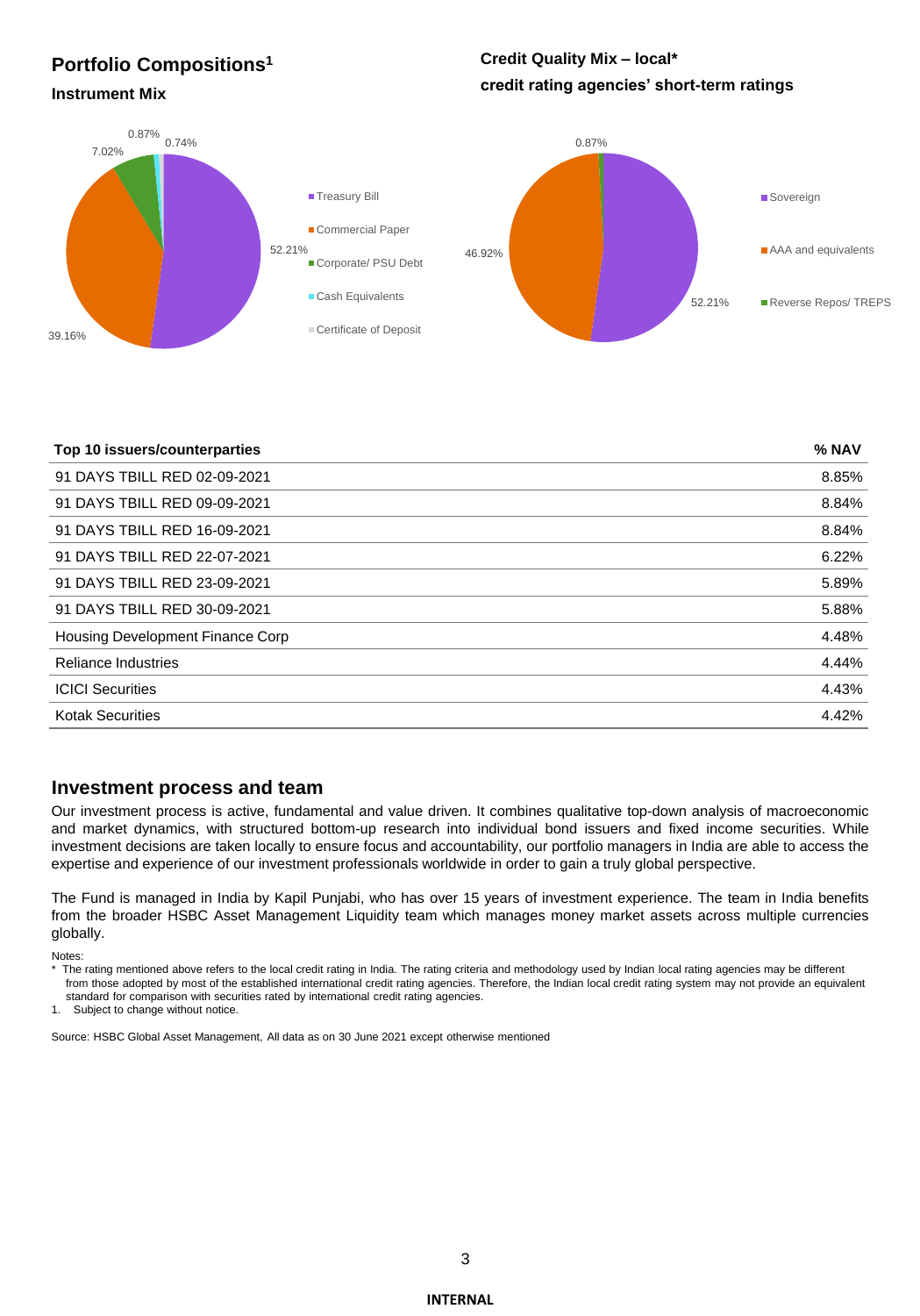#### **Lump sum investment performance**

| Lumb sum investment berformance                              |                 |                     |                 |              |                 |                     |                 |                       |                 |                     |                        |                     |                        |                     |              |
|--------------------------------------------------------------|-----------------|---------------------|-----------------|--------------|-----------------|---------------------|-----------------|-----------------------|-----------------|---------------------|------------------------|---------------------|------------------------|---------------------|--------------|
| <b>Fund / Benchmark</b>                                      | 7 Days          |                     | 15 Days         |              | 30 Days         |                     | 1 Year          |                       | 3 Years         |                     | 5 Years                |                     | <b>Since Inception</b> |                     |              |
| (Value of Rs 10,000 invested)                                | Amount<br>in Rs | <b>Returns</b><br>% | Amount<br>In Rs | Returns<br>% | Amount<br>in Rs | <b>Returns</b><br>% | Amount in<br>Rs | <b>Returns</b><br>(%) | Amount in<br>Rs | <b>Returns</b><br>% | Amount in<br><b>Rs</b> | <b>Returns</b><br>% | Amount in<br>Rs        | <b>Returns</b><br>% |              |
| <b>HSBC Cash Fund<sup>1</sup></b>                            | 10.007          | 3.61                | 10.014          | 3.35         | 10.027          | 3.30                | 10.315          | 3.15                  | 11.690          | 5.34                | 13,360                 | 5.96                | 20.545                 | 7.37                |              |
| <b>Scheme Benchmark (CRISIL</b><br><b>Liquid Fund Index)</b> | 10.007          | 3.73                | 10.015          | 3.59         | 10.029          | 3.57                | 10,371          | 3.71                  | 11.809          | 5.70                | 13.503                 | 6.19                | 20.615                 | 7.41                | C+10<br>O4-1 |
| <b>Additional Benchmark</b><br>(CRISIL91DavT-BillIndex)*     | 10.008          | 4.17                | 10.006          | 1.36         | 10.020          | 2.45                | 10.358          | 3.58                  | 12.043          | 6.39                | 13.573                 | 6.30                | 19.734                 | 6.95                | នី និ<br>œ   |
| <b>Additional Benchmark</b><br>(CRISIL1YearT-BillIndex)*     | 10,008          | 4.24                | 10.015          | 3.76         | 10.030          | 3.68                | 10,340          | 3.40                  | 11.722          | 5.44                | 13,284                 | 5.84                | 19,915                 | 7.04                | . .          |

#### **Performance of other funds managed by the Fund Manager**

| <b>Fund / Benchmark</b>                                                                                      | 1 Year              |           | 3 Years             |           | 5 Years      |                  | <b>Since Inception</b> |                  |                                 |  |
|--------------------------------------------------------------------------------------------------------------|---------------------|-----------|---------------------|-----------|--------------|------------------|------------------------|------------------|---------------------------------|--|
| (Value of Rs 10,000 invested)                                                                                | <b>Amount in Rs</b> | Returns % | <b>Amount in Rs</b> | Returns % | Amount in Rs | <b>Returns %</b> | <b>Amount in Rs</b>    | <b>Returns %</b> |                                 |  |
| <b>HSBC Overnight Fund</b>                                                                                   | 10.300              | 3.00      | <b>NA</b>           | <b>NA</b> | <b>NA</b>    | <b>NA</b>        | 10.811                 | 3.77             |                                 |  |
| Scheme Benchmark (CRISIL Overnight Index)                                                                    | 10.318              | 3.18      | <b>NA</b>           | <b>NA</b> | <b>NA</b>    | <b>NA</b>        | 10.848                 | 3.93             | Inception Date:<br>22-May-19    |  |
| Additional Benchmark (Nifty 1D Rate Index)*                                                                  | 10,358              | 3.58      | <b>NA</b>           | <b>NA</b> | <b>NA</b>    | <b>NA</b>        | 11,248                 | 5.74             |                                 |  |
| Additional Benchmark (CRISIL 1 Year T-Bill Index)*                                                           | 10.318              | 3.18      | <b>NA</b>           | <b>NA</b> | <b>NA</b>    | <b>NA</b>        | 10.848                 | 3.93             |                                 |  |
| <b>HSBC Ultra Short Duration Fund</b>                                                                        | 10,370              | 3.70      | <b>NA</b>           | <b>NA</b> | <b>NA</b>    | <b>NA</b>        | 10.667                 | 4.65             |                                 |  |
| Scheme Benchmark (CRISIL Ultra Short Term Debt<br>Index)                                                     | 10,455              | 4.55      | <b>NA</b>           | <b>NA</b> | <b>NA</b>    | <b>NA</b>        | 10,775                 | 5.40             |                                 |  |
| <b>Additional Benchmark (NIFTY Ultra Short Duration</b><br>Debt Index)*                                      | 10,405              | 4.05      | <b>NA</b>           | <b>NA</b> | <b>NA</b>    | <b>NA</b>        | 10.706                 | 4.92             | Inception Date:<br>29-Jan-20    |  |
| Additional Benchmark (CRISIL 1 Year T-Bill Index)*                                                           | 10,358              | 3.58      | <b>NA</b>           | <b>NA</b> | <b>NA</b>    | <b>NA</b>        | 10,724                 | 5.05             |                                 |  |
| <b>HSBC Debt Fund</b>                                                                                        | 10,218              | 2.18      | 12,645              | 8.12      | 13,591       | 6.32             | 34,649                 | 6.92             |                                 |  |
| Scheme Benchmark (CRISIL Composite Bond Fund<br>Index)                                                       | 10,490              | 4.90      | 13,251              | 9.82      | 14,963       | 8.39             | 35,672                 | 7.09             | Inception<br>Date:<br>10-Dec-02 |  |
| Additional Benchmark (CRISIL 10 year Gilt Index) *                                                           | 10,408              | 4.08      | 13,174              | 9.61      | 14,192       | 7.25             | 31,184                 | 6.32             |                                 |  |
| <b>HSBC Low Duration Fund<sup>2</sup></b>                                                                    | 11,192              | 11.92     | 10,574              | 1.88      | 11,991       | 3.70             | 16,331                 | 5.77             |                                 |  |
| Scheme Benchmark (CRISIL Low Duration Debt<br>Index)                                                         | 10,511              | 5.11      | 12,405              | 7.45      | 14,314       | 7.44             | 19,911                 | 8.19             | Inception<br>Date:<br>17-Oct-06 |  |
| Additional Benchmark (CRISIL 1 Year T-Bill Index) *                                                          | 10,358              | 3.58      | 12,043              | 6.39      | 13,573       | 6.30             | 17,809                 | 6.82             |                                 |  |
| <b>HSBC Regular Savings Fund</b>                                                                             | 11.290              | 12.90     | 12.759              | 8.44      | 14.263       | 7.36             | 44.005                 | 8.91             |                                 |  |
| Scheme Benchmark (CRISIL Hybrid 85+15 -<br><b>Conservative Index)</b>                                        | 11.188              | 11.88     | 13,714              | 11.08     | 15,925       | 9.75             | 41.678                 | 8.57             | Inception<br>Date:<br>24-Feb-04 |  |
| Additional Benchmark (CRISIL 10 Year Gilt Index) *                                                           | 10,408              | 4.08      | 13,174              | 9.61      | 14.192       | 7.25             | 27,140                 | 5.92             |                                 |  |
| <b>HSBC Equity Hybrid Fund</b>                                                                               | 13,923              | 39.23     | <b>NA</b>           | <b>NA</b> | <b>NA</b>    | <b>NA</b>        | 14,664                 | 15.29            |                                 |  |
| Scheme Benchmark (Composite index of CRISIL<br>Composite Bond Fund Index (30%) and S&P BSE<br>200 TRI (70%)) | 14,624              | 46.24     | <b>NA</b>           | <b>NA</b> | <b>NA</b>    | <b>NA</b>        | 15,573                 | 17.90            | 22-Oct-1<br>Inception<br>Date:  |  |
| Additional Benchmark (Nifty 50 TRI) *                                                                        | 15,458              | 54.58     | <b>NA</b>           | <b>NA</b> | <b>NA</b>    | NA               | 15,851                 | 18.68            | œ                               |  |

Past performance may or may not be sustained in the future. Refer note below. HSBC Cash Fund - Fund Manager - Funds Managed by Kapil Punjabi (Total Schemes Managed 8) - Effective (14 March 2014), **HSBC Overnight Fund** - Fund Manager - Funds Managed by Kapil Punjabi (Total Schemes Managed 8) - Effective (22 May 2019), **HSBC Ultra Short Duration Fund -** Fund Manager - Funds Managed by Kapil Punjabi (Total Schemes Managed 8) - Effective (29 January 2020), **HSBC Debt Fund -** Fund Manager - Funds Managed by Kapil Punjabi (Total Schemes Managed 8) - Effective (18 February 2019), **HSBC Low Duration Fund -** Fund Manager - Funds Managed by Kapil Punjabi (Total Schemes Managed 8) - Effective (18 October 2014), **HSBC Regular Savings Fund -** Fund Manager - Funds Managed by Kapil Punjabi (For Debt Portion) (Total Schemes Managed 8) - Effective (18 February 2019), Fund Manager - Funds Managed by Gautam Bhupal (For Equity portion) (Total Schemes Managed 7) - Effective (23 July 2019), **HSBC Equity Hybrid Fund -** Fund Manager - Funds Managed by Neelotpal Sahai (For Equity) Total Schemes Managed – 5 - Effective (22 October 2018), Fund Manager - Funds Managed by Ranjithgopal K A (For Equity) Total Schemes Managed – 1 - Effective (23 July 2019), Fund Manager - Funds Managed by Kapil Punjabi (For Debt) Total Schemes Managed – 8 - Effective (18 February 2019)

#### Past performance may or may not be sustained in the future. Refer note below.

The Performance of HSBC Global Equity Climate Change Fund of Fund (managed by Priyankar Sarkar and Kapil Punjabi ) is not given since the scheme has not completed 6 Months from the date of inception.

Pursuant to the circular issued by SEBI on 'Categorization and Rationalization of the Schemes, there has been change in the fundamental attribute(s) of the aforesaid

scheme(s) effective Mar 14, 2018.

\*Additional benchmark as per SEBI circular no. SEBI/HO/IMD/DF2/CIR/P/2021/024 dated March 04, 2021

<sup>1</sup> Pursuant to SEBI circular dated Sept 13, 2012, certain Plans / Options within the schemes have been discontinued to comply with a single plan structure. Since there was no continuous NAV history available for the surviving Plan prior to 19 May 2011, returns since the said date have been considered for calculating performance. The inception date of HSBC Cash Fund however is 4 December 2002.

<sup>2</sup> Pursuant to SEBI circular dated Sept 13, 2012, certain Plans / Options within the schemes have been discontinued to comply with a single plan structure. Since there was no continuous NAV history available for the surviving Plan prior to 1 October 2012, returns since the said date have been considered for calculating performance. The inception date of HSBC Low Duration Fund however is 17 October 2006.

of the close ended schemes, the performance of close-ended schemes is not provided as it is strictly not comparable with that of open ended schemes. The performance details provided herein are of other than Direct Plan - Growth Option. Returns on Rs 10,000 are point-to-point returns for the specific time period, invested at the start of the period. The returns for the respective periods are provided as on last available NAV of June 2021 for the respective Schemes. Returns 1 year and Above are Compounded Annualised. Load is not taken into consideration for computation of performance. Different plans shall have a different expense structure. The expenses of the Direct Plan under the Scheme will be lower to the extent of the distribution expenses / commission charged to the Other than Direct Plan. The performance data of the scheme(s) managed by the respective Fund Manager which has/have not completed 6 months is not provided. Considering the varying maturities

#### **INTERNAL**